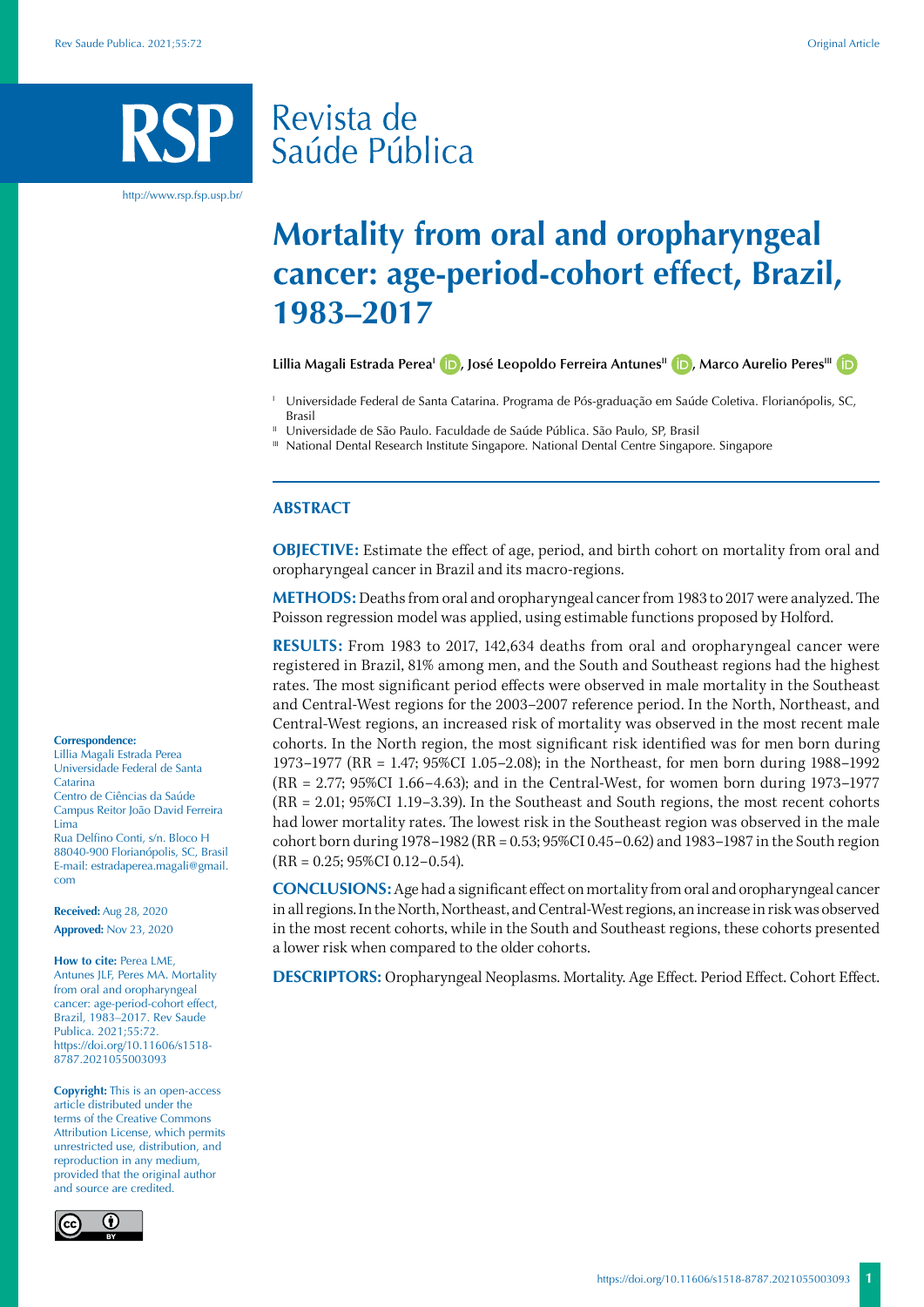## **INTRODUCTION**

As a result of the population aging that characterizes the demographic transition, increasing the incidence of chronic non-communicable diseases (NCDs), the Brazilian morbidity and mortality profile has changed<sup>1</sup>. Within the group of NCDs, in 2017, cancer was responsible for 56.9% of deaths in Brazil in the age group 30–69 years<sup>2</sup>. The growth in healthcare spending on cancer observed in recent decades is precisely due to the age composition of the population<sup>1</sup>. .

Oral and oropharyngeal cancer is considered a public health problem, especially in Brazil, the country with the highest mortality rates from this type of cancer in Latin America<sup>3</sup>. Increased incidence of this neoplasm and an increasing trend from 1983 to 2002 have been observed predominantly in high-income countries<sup>4</sup>. .

Despite progress in research and therapy, the survival of between 5 and 10 years of patients diagnosed with oral and oropharyngeal cancer has not significantly improved in recent years<sup>5</sup>. In 2018, oral cancer had the highest incidence of all cancers in Melanesia and South Asia among men. It was the leading cause of cancer-related mortality among men in India and Sri Lanka. In countries with a low Human Development Index, mouth cancer is the fourth most common type of cancer among men<sup>6,7</sup>.

The analysis of indicators over time is helpful as it allows detecting factors that affect population groups differently. Dealing with data or observations ordered over time requires analyzing and interpreting the contributions of three key phenomena: age effect, period effects, and effects of differences in the year of birth also called "cohort effects", through a systematic study called "age-period-cohort analysis" (APC)8 .

Studies on the historical behavior of mortality from oral and pharyngeal cancer are generally limited to analyzing the historical series of standardized rates, valuable indicators to measure the effect of age and period. However, this analysis leaves out the possible effect of the birth cohort on the behavior of chronic diseases.

This study aims to estimate for the first time the effects of age, period, and birth cohort on mortality from oral and oropharyngeal cancer in macro-regions of Brazil.

#### **METHODS**

This is an ecological study of the temporal distribution of mortality from oral and oropharyngeal cancer in Brazil and its macro-regions from 1983 to 2017, using the APC model. The study considered the deaths of people aged 25 years and over since oral and oropharyngeal cancer cases in the population under 25 years of age are rare (< 2% of all cases). The first cohort analyzed included those born between 1903 and 1907.

Mortality data were obtained from the Datasus Mortality Information System (SIM)9 . Deaths from oral and oropharyngeal cancer were included (140, 141, 143-146, 149 from ICD 9th Revision, e C00-C06, C09, C10, C14 from ICD 10th Revision) according to the table of correspondence proposed by Fritz et al<sup>10</sup>. Population data were also obtained from Datasus, based on 1980, 1991, 2000, and 2010 censuses. The projections for populations in the inter-census years were estimated by the Brazilian Institute of Geography and Statistics (IBGE)11. SIM data are cataloged as secondary data without identifying the patients' names and, therefore, do not imply a risk for subjects, information, or families.

Studies using secondary data may be affected by underreporting in recording information. To minimize this problem, deaths from ill-defined causes (ICD-9 codes 780-799 and ICD-10 R00-R99) were redistributed proportionally to oral and oropharyngeal cancer cases each year sex, and age group<sup>12</sup>. The age groups used were grouped into 5-year intervals.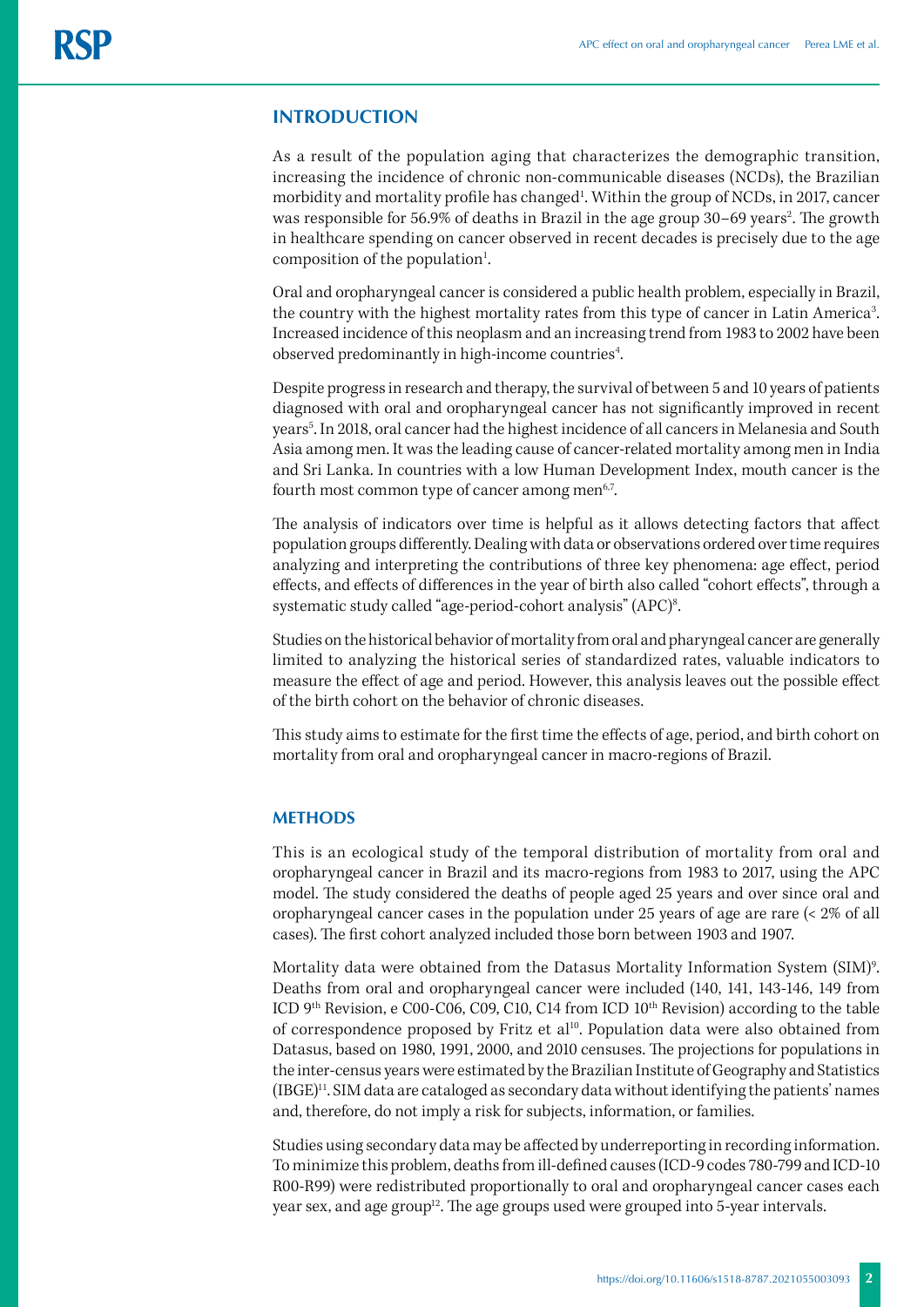**Table 1.** Adjustments of the APC effect models for mortality from oral and oropharyngeal cancer between 1983 and 2017 in Brazil, according to sex and regions.

| <b>North</b>        |                              |                 |              |                              |                 |              |
|---------------------|------------------------------|-----------------|--------------|------------------------------|-----------------|--------------|
|                     | Men                          |                 |              | <b>Women</b>                 |                 |              |
| <b>Model</b>        | <b>Degrees of</b><br>freedom | <b>Deviance</b> | <b>Model</b> | <b>Degrees of</b><br>freedom | <b>Deviance</b> | <b>Model</b> |
| Age                 | 72                           | 136.56          |              | 72                           | 109.97          |              |
| Age-drift           | 71                           | 95.43           | < 0.001      | 71                           | 109.97          | 0.994        |
| Age-cohort          | 55                           | 74.57           | 0.184        | 55                           | 90.27           | 0.234        |
| Age-period-cohort   | 50                           | 59.67           | 0.010        | 50                           | 75.24           | 0.010        |
| Age-period          | 66                           | 81.29           | 0.156        | 66                           | 97.10           | 0.147        |
| Age-drift           | 71                           | 95.43           | 0.014        | 71                           | 109.97          | 0.024        |
| <b>Northeast</b>    |                              |                 |              |                              |                 |              |
| <b>Model</b>        |                              | Men             |              |                              | <b>Women</b>    |              |
|                     | <b>Degrees of</b><br>freedom | <b>Deviance</b> | <b>Model</b> | <b>Degrees of</b><br>freedom | <b>Deviance</b> | <b>Model</b> |
| Age                 | 72                           | 1408.09         |              | 72                           | 359.20          |              |
| Age-drift           | 71                           | 265.50          | < 0.001      | 71                           | 180.35          | < 0.001      |
| Age-cohort          | 55                           | 171.60          | < 0.001      | 55                           | 125.04          | < 0.001      |
| Age-period-cohort   | 50                           | 64.02           | < 0.001      | 50                           | 67.65           | < 0.001      |
| Age-period          | 66                           | 118.25          | < 0.001      | 66                           | 97.01           | 0.021        |
| Age-drift           | 71                           | 265.50          | < 0.001      | 71                           | 180.35          | < 0.001      |
| <b>Southeast</b>    |                              |                 |              |                              |                 |              |
| <b>Model</b>        |                              | Men             |              |                              | <b>Women</b>    |              |
|                     | <b>Degrees of</b><br>freedom | <b>Deviance</b> | <b>Model</b> | <b>Degrees of</b><br>freedom | <b>Deviance</b> | <b>Model</b> |
| Age                 | 72                           | 1105.14         |              | 72                           | 204.61          |              |
| Age-drift           | 71                           | 847.40          | < 0.001      | 71                           | 135.36          | < 0.001      |
| Age-cohort          | 55                           | 380.05          | < 0.001      | 55                           | 77.68           | < 0.001      |
| Age-period-cohort   | 50                           | 78.11           | < 0.001      | 50                           | 47.25           | < 0.001      |
| Age-period          | 66                           | 397.09          | < 0.001      | 66                           | 91.98           | < 0.001      |
| Age-drift           | 71                           | 847.40          | < 0.001      | 71                           | 135.36          | < 0.001      |
| <b>South</b>        |                              |                 |              |                              |                 |              |
| <b>Model</b>        |                              | Men             |              |                              | <b>Women</b>    |              |
|                     | <b>Degrees of</b><br>freedom | <b>Deviance</b> | <b>Model</b> | <b>Degrees of</b><br>freedom | <b>Deviance</b> | <b>Model</b> |
| Age                 | 72                           | 319.87          |              | 72                           | 84.11           |              |
| Age-drift           | 71                           | 274.06          | < 0.001      | 71                           | 70.21           | < 0.001      |
| Age-cohort          | 55                           | 193.57          | < 0.001      | 55                           | 55.12           | 0.518        |
| Age-period-cohort   | 50                           | 64.10           | < 0.001      | 50                           | 42.33           | 0.025        |
| Age-period          | 66                           | 123.85          | < 0.001      | 66                           | 56.60           | 0.578        |
| Age-drift           | $71\,$                       | 274.06          | < 0.001      | 71                           | 70.21           | 0.018        |
| <b>Central-West</b> |                              |                 |              |                              |                 |              |
| <b>Model</b>        |                              | Men             |              |                              | <b>Women</b>    |              |
|                     | <b>Degrees of</b><br>freedom | <b>Deviance</b> | <b>Model</b> | <b>Degrees of</b><br>freedom | <b>Deviance</b> | <b>Model</b> |
| Age                 | 72                           | 273.92          |              | 72                           | 120.48          |              |
| Age-drift           | 71                           | 161.83          | < 0.001      | 71                           | 116.45          | 0.044        |
| Age-cohort          | 55                           | 117.21          | < 0.001      | 55                           | 99.98           | 0.420        |
| Age-period-cohort   | 50                           | 55.05           | < 0.001      | 50                           | 66.85           | < 0.001      |
| Age-period          | 66                           | 105.46          | < 0.001      | 66                           | 84.37           | 0.352        |
| Age-drift           | 71                           | 161.83          | < 0.001      | 71                           | 116.45          | < 0.001      |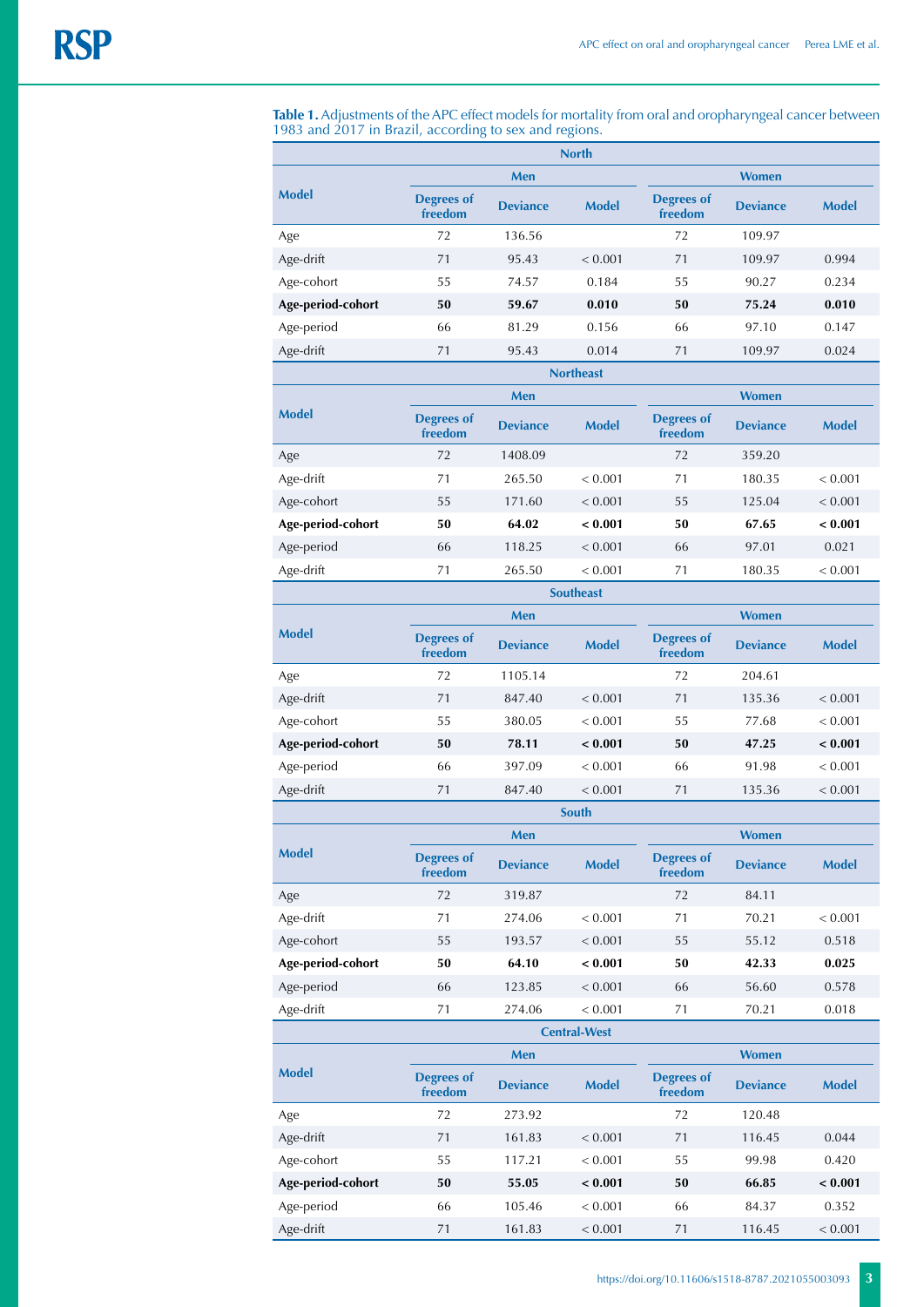

**Figure 1.** Mortality rates for oral and oropharyngeal cancer by period, connected within each age group, according to sex and region. Brazil, 1983–2017. Continue.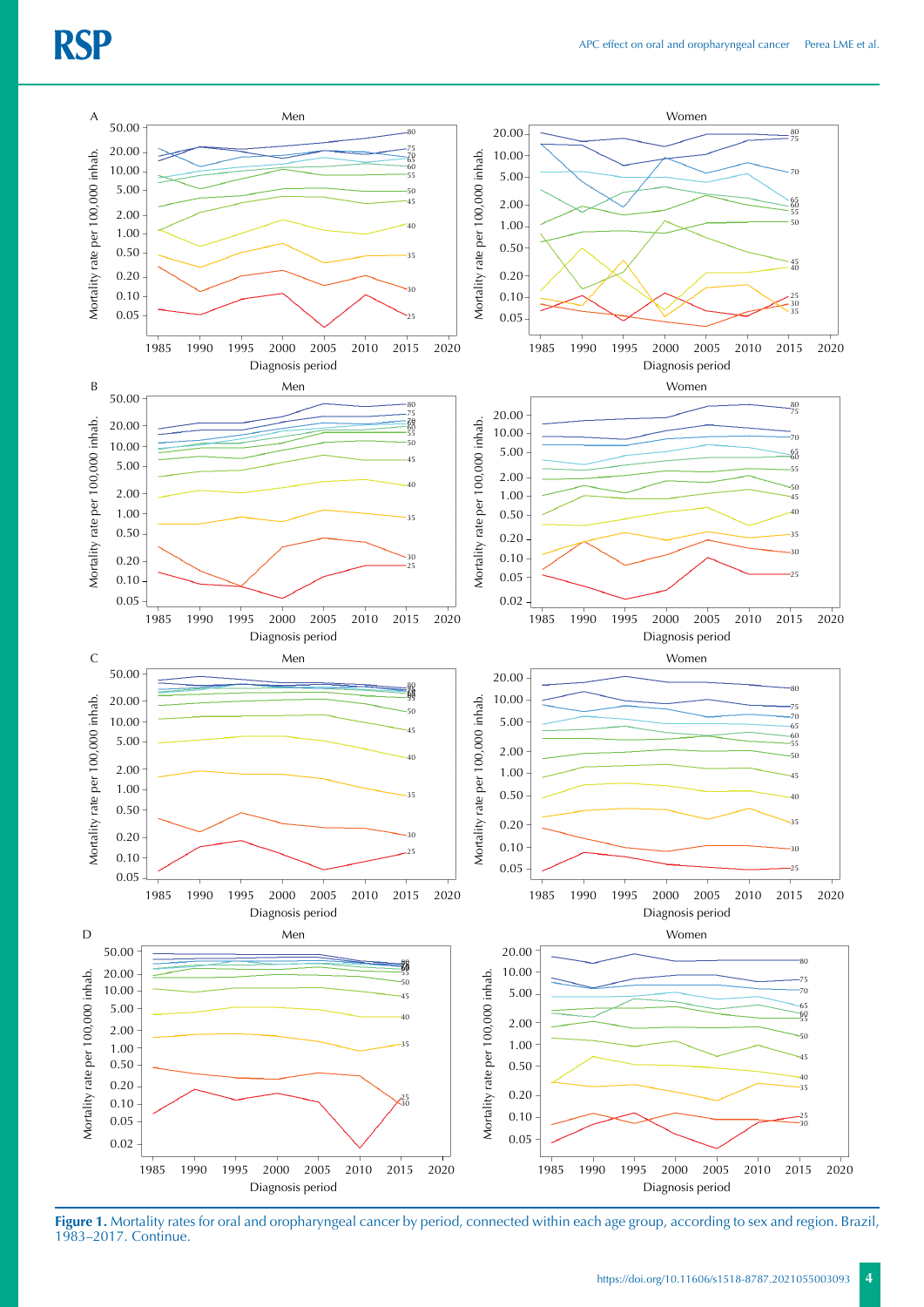

**Figure 1.** Mortality rates for oral and oropharyngeal cancer by period, connected within each age group, according to sex and region. Brazil, 1983-2017. Continuation.

For analysis of the APC model, the periods were grouped into five-year intervals, totaling seven periods, and the Poisson regression model was used. This model assumes that the expected number of deaths follows a Poisson distribution and can be expressed as a log-linear regression, as observed in equation [1]:

$$
log (E_{ij}) = log (P_{ij}) + \mu + \alpha_{i+} \beta_{j+} \Upsilon_{k+} \varepsilon_{ij}
$$
 [1]

Where  $(E_{i,j})$  denotes the expected number of deaths in the group  $(i, j)$ , and the log of  $(P_n)$  is the exposure or time each individual was exposed to risk, also called the offset;  $\mu$  represents the intercept;  $\alpha_{_\mathrm{i}}$  represents the effect of age group *i*;  $\beta_{_\mathrm{j}}$  represents the effect of period *j*;  $\Upsilon_k$  is the cohort effect *k*. The term  $\varepsilon_{ij}$  is relative to the random error for age *i* and period *j* 13.

The main difficulty in adjusting a model involving age, period, and cohort is the linear relationship between them, which sets up a problem known as the "problem of non-identifiability." There is no consensus on the best way to resolve it. The present study chose to estimate the parameters of the APC effect using deviations, curvatures, and drift, a method proposed by Holford<sup>14</sup>, widely used and accepted in the literature on cancer mortality. This method suggests limiting the analysis of effects to their linear combinations and curvatures. The linear trend of the effects is divided into a first linear effect associated with age and a second effect called drift, the linear effect of period and cohort.

The association generated by the APC model is the relative risk (RR) of each period for 2003– 2007 and each cohort's RR for the cohort of those born during 1943–1947. These references were chosen considering that the cohorts and central periods have greater stability<sup>14</sup>. The deviance statistic was used to assess the fit of the model. The contribution of the effects was evaluated by comparing the deviance of the estimated model with the specific effect concerning the complete model (age-period-cohort). Statistically significant values were determined by analyzing 95% confidence intervals. Analyses were performed with the Epi library of the free R software (R Foundation for Statistical Computing, Vienna, Austria).

#### **RESULTS**

From 1983 to 2017, 142,634 deaths from oral and oropharyngeal cancer were registered in Brazil, 139,924 (98.1%) among people aged 25 years or more. Among these deaths of individuals older than 25 years, 81% occurred among men. Mortality rates for men were, on average, five times higher than for women. The Southeast region presented rates twice as high as the region with the lowest rates, the Northeast region.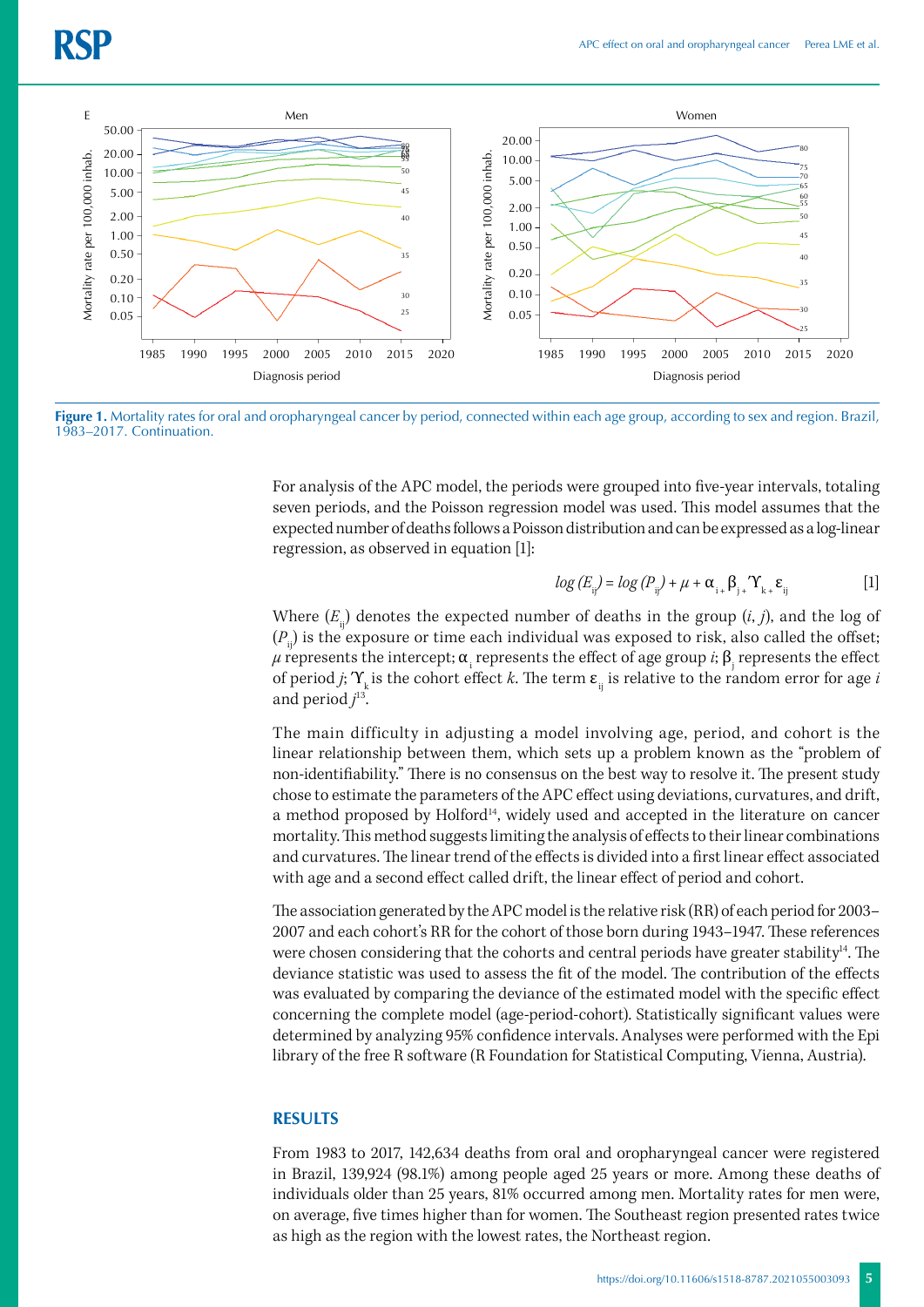

**Figure 2.** Mortality rates for oral and oropharyngeal cancer by cohort, connected within each age group, by sex and region. Brazil, 1983–2017. Continue.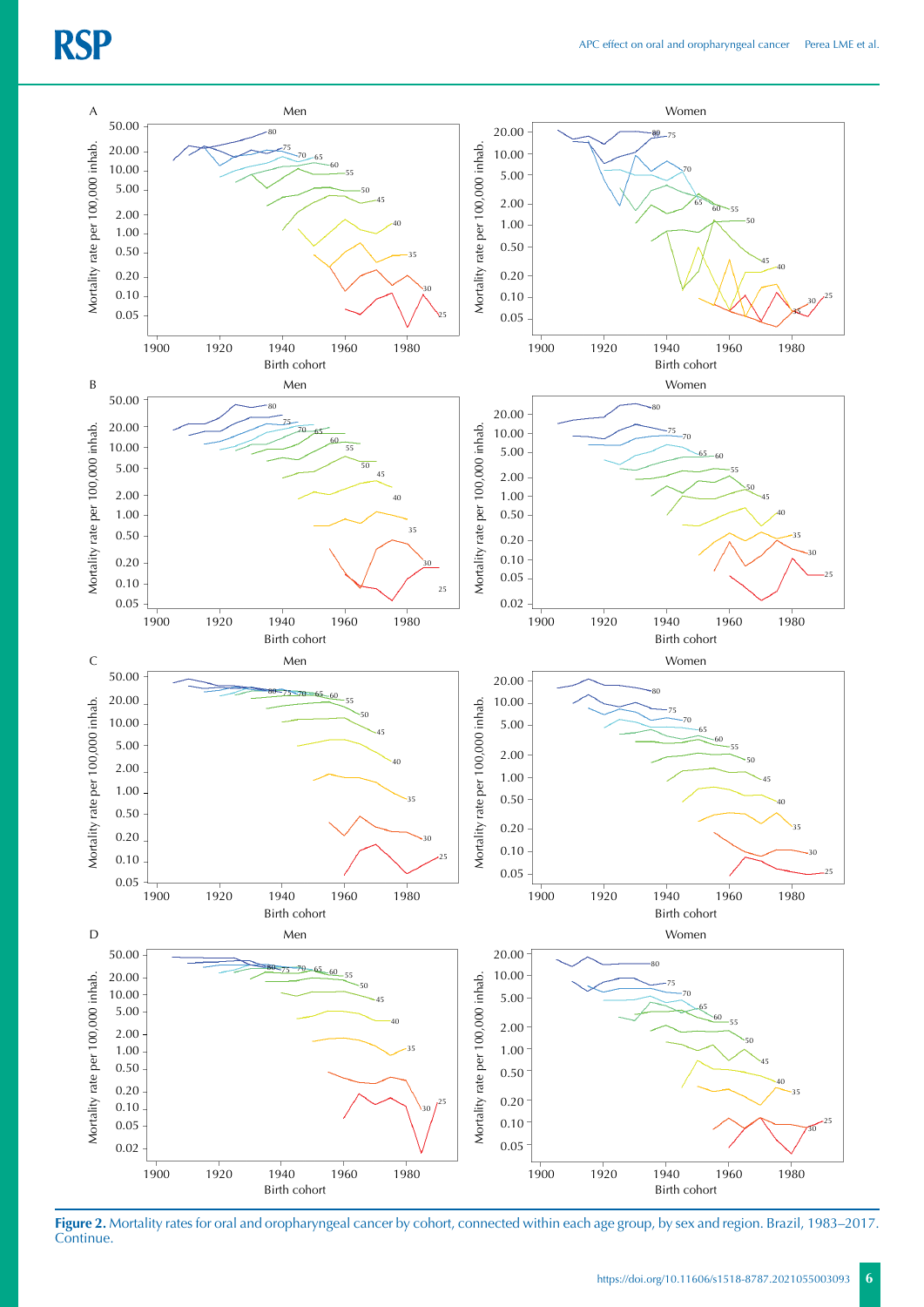

**Figure 2.** Mortality rates for oral and oropharyngeal cancer by cohort, connected within each age group, by sex and region. Brazil, 1983–2017. **Continuation** 

The Southeast and South regions had the highest average rates for the period, 6.4 per 100,000 inhabitants and 6.2 per 100,000 male inhabitants, and 1.1 per 100,000 inhabitants and 1 per 100,000 female inhabitants. The lowest average rates were observed in the North region, 2.4 per 100,000 male inhabitants and 0.9 per 100,000 female inhabitants.

As shown in Table 1, the APC model showed the best fit compared to the other models (age, age-drift, age-cohort, age-period).

Figure 1 presents the behavior of mortality rates within each age group in the different periods analyzed. Age effect on mortality from oral and oropharyngeal cancer is evident in all regions since older age groups always present the highest rates. The parallelism observed between the lines of the different age groups shows the absence of a substantial period effect, which was also observed in the effects obtained by the APC model. The lower lines, corresponding to the mortality rates for the younger age groups, indicate the instability of the rates due to the low number of cases in these groups.

Figure 2, on the other hand, shows the mortality rates within each age group, but this time according to the analyzed cohorts. The North (Figure 2A), Northeast (Figure 2B), and Central-West (Figure 2E) regions present a positive slope of the lines corresponding to each age group, which indicates an increase in rates for the younger cohorts. Conversely, this trend is negative in the Southeast (Figure 2C) and South (Figure 2D) regions. This result, regarding the cohorts, was also found in the effects obtained by the APC model. Again, the lower lines show rate instability due to the small number of cases in these groups.

The results obtained by the APC model showed that age is the effect that most influences mortality rates for oral and oropharyngeal cancer. There was a significant increase in mortality in the North, Northeast, and Central-West regions from older ages (45 years for men and 60 for women). The increase in mortality does not behave linearly across all age groups and the slope changes in older age groups. In the Southeast and South regions, the increased risk of death is already present in younger age groups, from 35 years old for men and 45 years old for women. When analyzing the country as a whole, there is significantly increased mortality from 40 years of age for men and 50 years for women.

No significant period effects were observed for the North and Southeast regions. In the Northeast, all periods were at lower risk when compared to the reference, and the period of least risk was 1993–1997 for men (RR = 0.80, 95%CI 0.76–0.84) and 2013–2017 for women (RR = 0.78, 95%CI 0.72–0.83). In the South, the period effect was only observed among men, who during the periods 1983–1987 and 1988–1993 had a lower risk compared to the reference (RR = 0.81, 95%CI 0.78–0.85; and RR = 0.89, 95%CI 0.86–0.94, respectively). In the Central-West, the period of most significant risk was the reference period.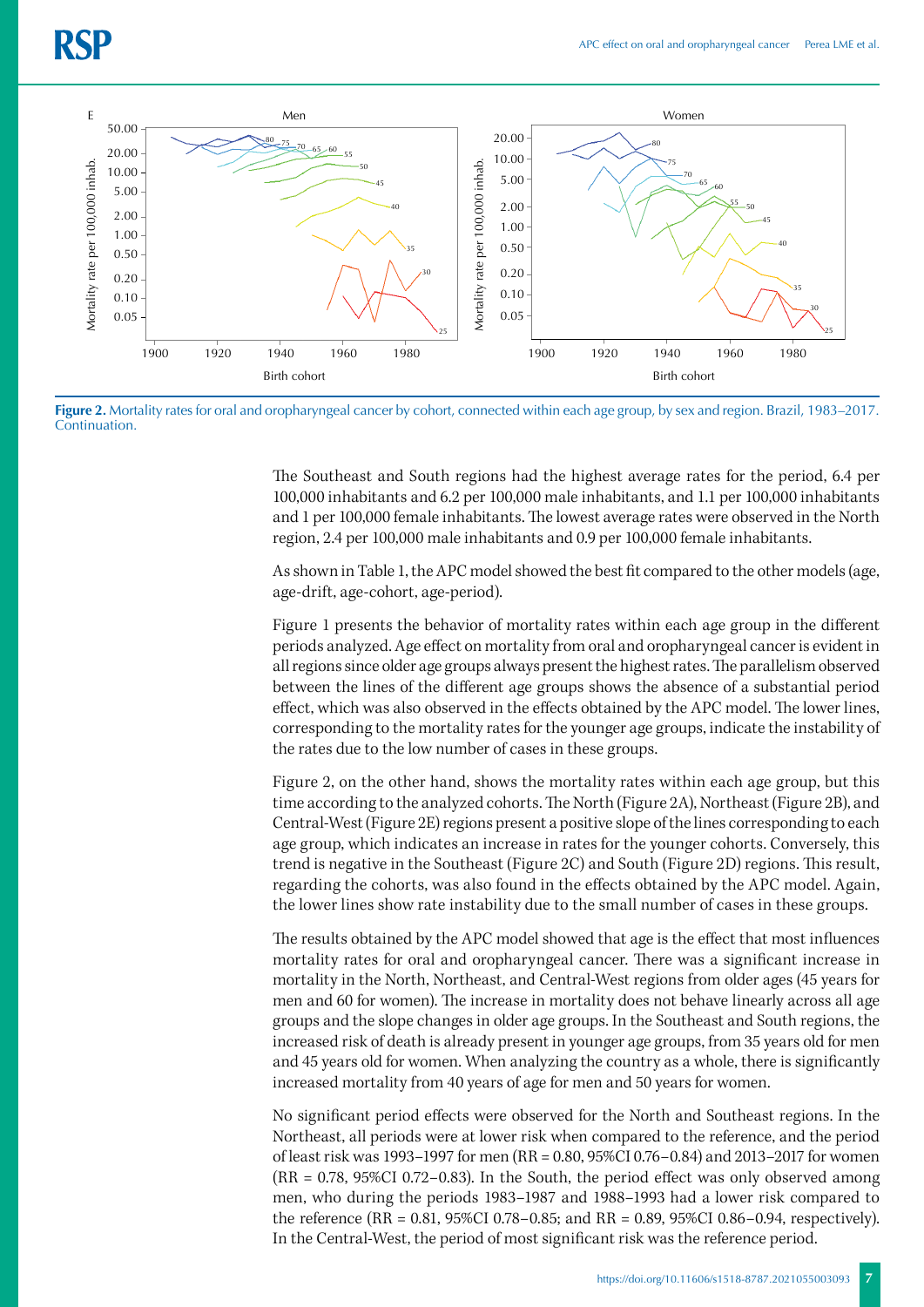Regarding the cohort effect, the APC model (Figure 3) shows an increased risk of mortality from oral and oropharyngeal cancer in the most recent cohorts and among men in the North, Northeast, and Central-West regions (Figure 3A, 3B, and 3E) compared to the reference cohort (born between 1943–1947). Mortality among women had the same effect but to a



**Figure 3.** Adjusted effects and 95% confidence intervals of the APC model for mortality from oral and oropharyngeal cancer by sex and region, the first curve being the age effect, the second curve, the cohort effect, and the third, the period effect. North (A), Northeast (B), Southeast (C), South (D), Central-West (E), Brazil (F). Brazil, 1983–2017. Continue.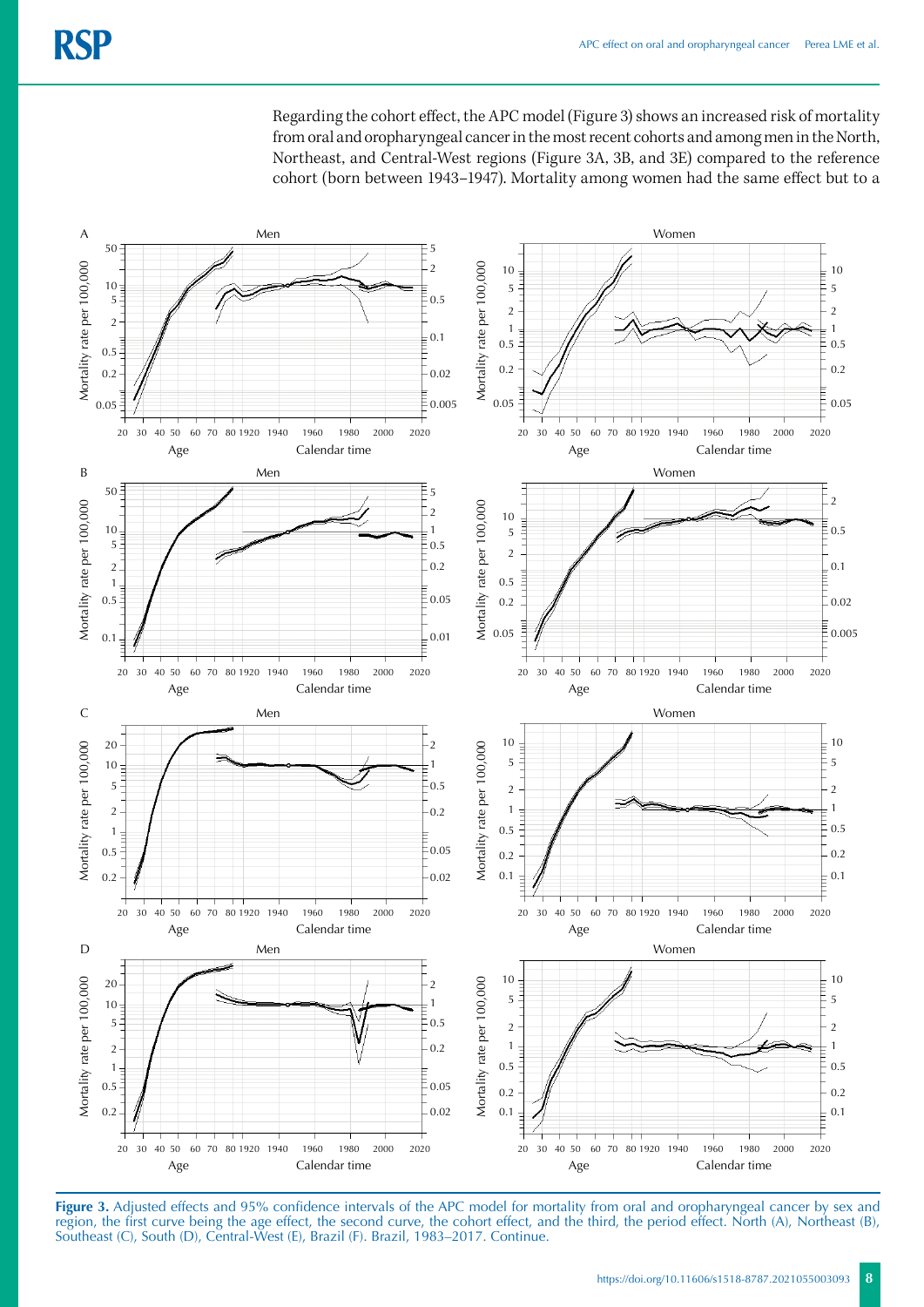

Figure 3. Adjusted effects and 95% confidence intervals of the APC model for mortality from oral and oropharyngeal cancer by sex and region, the first curve being the age effect, the second curve, the cohort effect, and the third, the period effect. North (A), Northeast (B), Southeast (C), South (D), Central-West (E), Brazil (F). Brazil, 1983–2017. Continuation.

lesser extent. When analyzing the country as a whole (Figure 3F), the influence of age on mortality in older age groups can be observed, and an "average" cohort effect of the regions. There was no great magnitude in the effect of the period.

In the Southeast (Figure 3C) and South (Figure 3D) regions, the oldest cohorts had a higher risk of death. There is evidence of cohort effect on mortality from oral and oropharyngeal cancer. The younger cohorts present up to half of the reference cohort's risk in the Southeast and up to a quarter of the reference cohort's risk in the South.

#### **DISCUSSION**

The present work is the first to analyze the APC effect on mortality from oral and oropharyngeal cancer in Brazil, covering the deaths registered since the establishment of the SIM. The analysis results show strong effects of age on mortality from oral and oropharyngeal cancer. The increase in mortality with age is noticeable even in younger age groups in the South and Southeast regions. There was an increased risk of mortality for the most recent cohorts in the North, Northeast, and Central-West regions. In the South and Southeast regions, these cohorts had a lower risk.

Mortality rates from oral and oropharyngeal cancer in men were five times higher than in women, similar to other studies on oral and oropharyngeal cancer mortality<sup>15,16</sup>. The most raised hypothesis to explain the discrepancy between men and women is the exposure to the main risk factors. Tobacco consumption in Brazil has been higher among men than among women<sup>17,18</sup>. Exposure to protective factors can also be considered, as men seek health services less frequently. Frequent consultation is an essential factor in timely diagnosing precancerous lesions and, consequently, preventing death from the disease19.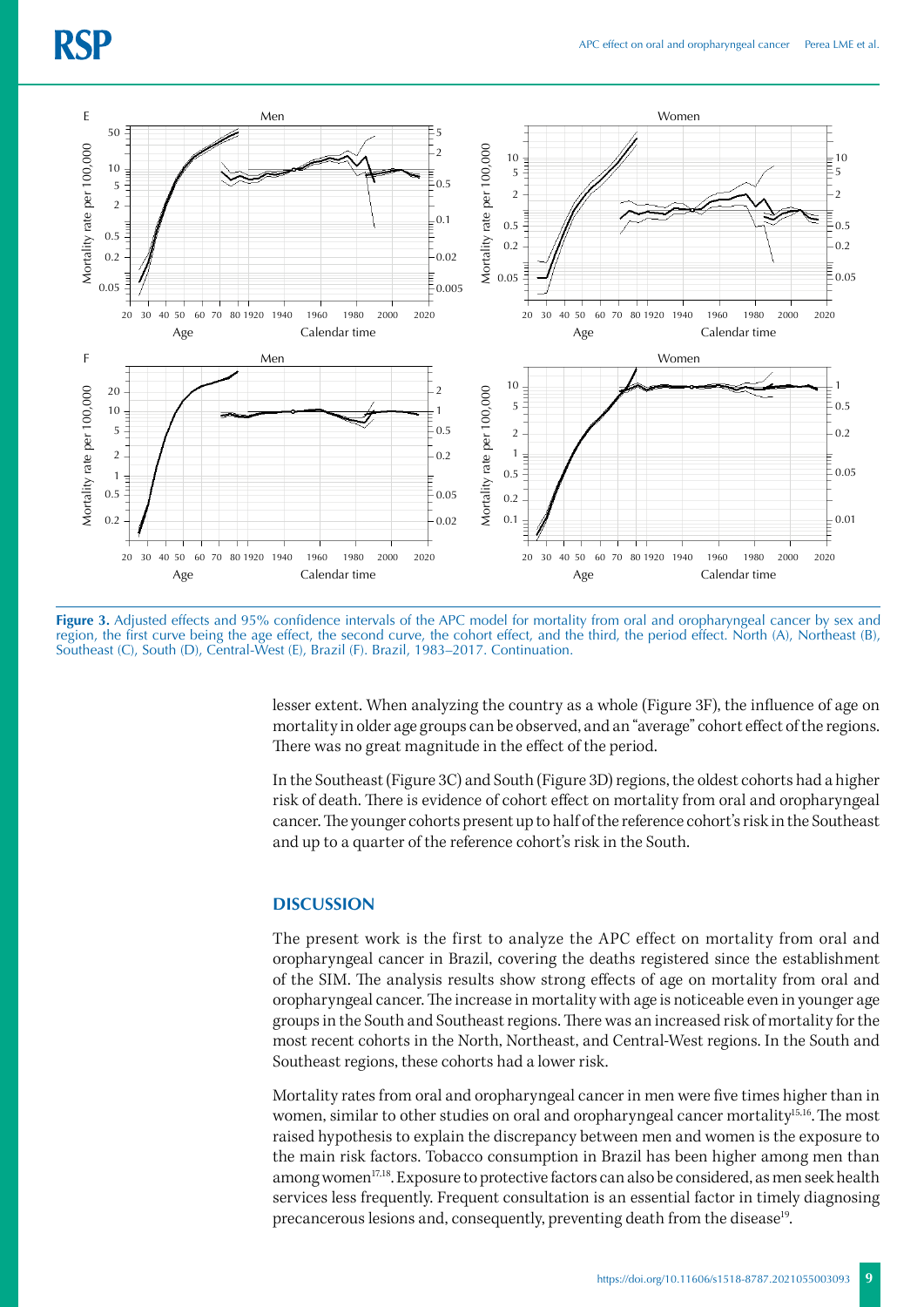The influence of age on the increased risk of mortality in all regions and both sexes is consistent with the fact that age is a known risk factor for several cancers and other NCDs<sup>20</sup>. After 45 years of age, age effect in men stagnates, while this stagnation is not as abrupt in women. Still, mortality rates for men are higher than for women. The increase in mortality with age observed in younger age groups in the South and Southeast regions may be associated with exposure to more prevalent risk factors in this population. Genetic predisposition and HPV infection are important risk factors, as younger adults are generally less exposed to known carcinogens, such as tobacco and alcohol<sup>21</sup>.

The marked differences between the North, Northeast, and Central-West regions with the Southeast and South regions show the cohort effect contributing to mortality from oral and oropharyngeal cancer when the younger cohorts are compared with the reference cohort. This effect may be linked to socioeconomic conditions since the more developed regions showed a decrease in the risk of death in the more recent cohorts, while in the less developed regions, the effect was the opposite. North and Northeast were characterized by the smaller number of healthcare professionals (physicians, nurses, and dentists) per 1 thousand inhabitants compared to the other regions, which present values twice as high for this indicator<sup>22</sup>. This disparity impacts the population's health status: in regions with greater difficulty accessing health services, screening, diagnosis, and timely treatment are complex, resulting in a worse prognosis and greater risk of death from cancer in general and by types of potentially curable cancers<sup>23</sup>.

Investment and greater access to healthcare services in the South and Southeast may be a protective factor for younger cohorts, reducing mortality from oral and oropharyngeal cancer24. Unlike what was observed in the North, Northeast, and Central-West regions, the effect observed in the South and Southeast regions is not linear. Until 1960, the cohort effect observed in Figures 3C, and 3D shows some stability. The risk reduction is concentrated in the later cohorts, representing the population aged around 40 years in the 1980s, when the prevalence of smoking began to decrease, and access to health services increased with the implementation of the Unified Health System.

Smoking, a significant risk factor associated with the incidence of oral and oropharyngeal  $cancer<sup>21</sup>$ , has been decreasing since the 1980s. This decrease has been accompanied by a gradual migration of smoking from more favored populations to groups with lower socioeconomic status<sup>25</sup>. However, changes in exposure to known risk factors are not the only explanation for the observed results. Although the prevalence of smoking in Brazil has decreased approximately 35% between 1989 and 2013<sup>26</sup>, the risk of tobacco in mortality from oral and oropharyngeal cancer is not immediate. The cohorts that are currently being exposed may develop several outcomes in the coming years. Understanding the influence of risk factors on long-latency diseases requires reliable historical information about the distribution of these factors. While alcohol is also associated with oral cancer<sup>21</sup>, few studies in Brazil analyze the population's historical series of alcohol consumption and it was only from 1980 onwards that national information on tobacco consumption was available.

The progressive improvement in SIM may have also influenced the increased risk of mortality in the poorest regions. In the initial period of this system, coverage in the North and Northeast was low. In contrast, in the South and Southeast regions, on the contrary, coverage was higher from the beginning. Thus, death proportion with proper identification of the cause was already higher in these regions since the early  $1980s^{27}$ . The present study corrected mortality by proportionally redistributing deaths from unspecified causes to partially correct this problem. It should also be noted that cancer is a long-latency pathology, with symptoms that require medical attention. Thus, access to healthcare services is essential for recognizing the disease and correctly filling out the underlying cause on the  $death$  certificate<sup>12</sup>.

Concerning the effects observed in the APC analysis, the comparison with previous data was limited by the lack of studies in Brazil. Internationally, Bonifazi et al.<sup>28</sup>observed that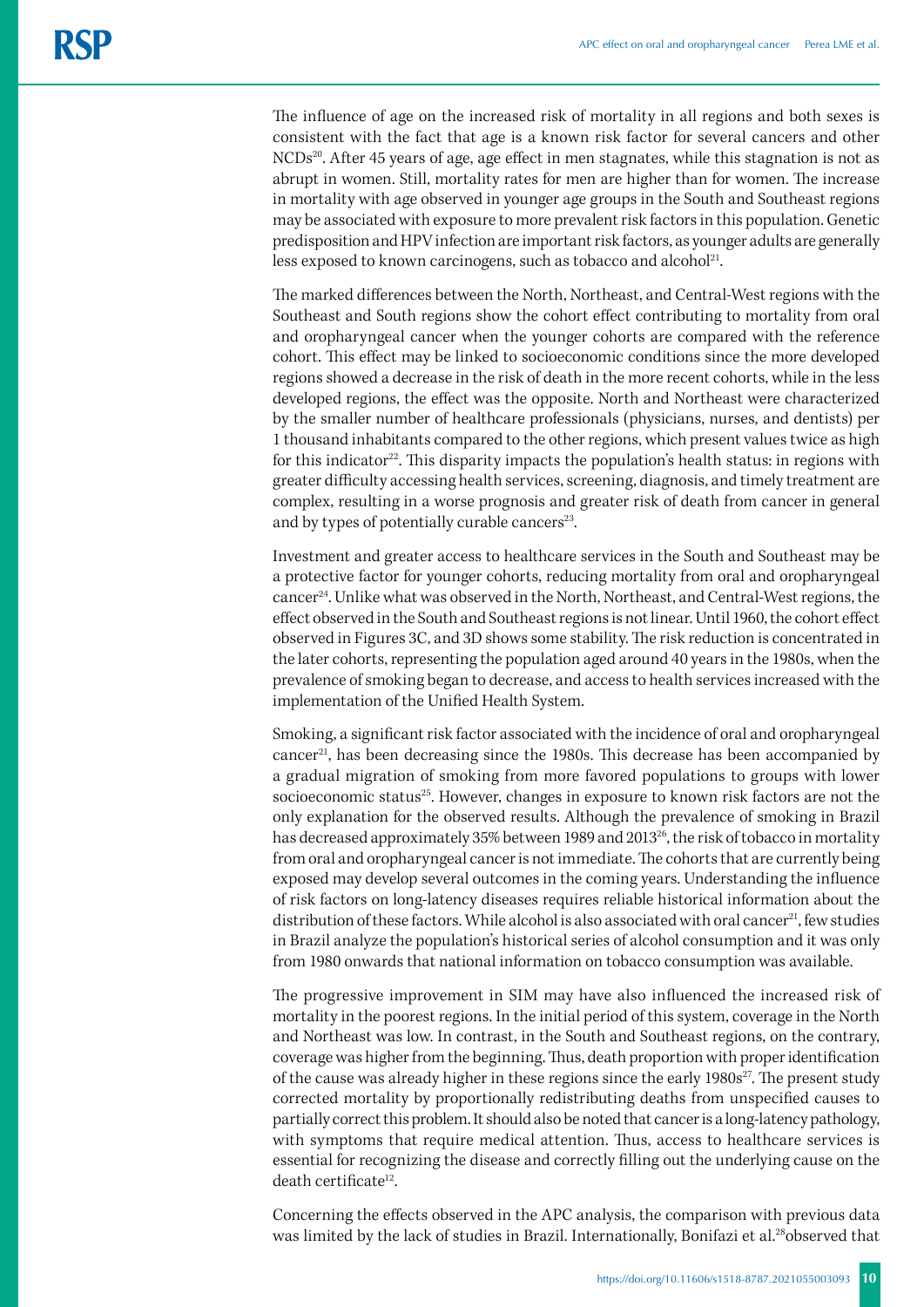male mortality from oral cancer decreased in the European Union during 1970–2007. There was a decrease in the effects of cohorts born after the 1950s, reflecting changes in alcohol and tobacco consumption in various populations. However, Negri et al.<sup>29</sup> observed a significant increase in the projections for mortality from oral and pharyngeal cancer in Europe from 2000 onwards.

Unlike Brazil, European countries have historical information on the distribution of alcohol and tobacco consumption, which allowed the authors of the articles mentioned above to conclude that the effects of the cohorts reflect the increases in the consumption of these substances in Eastern and Central Europe. In India, Shridhar et al.<sup>30</sup> observed an upward trend in oral cancer mortality rates among men in Mumbai and period and cohort effects with higher effects among younger men.

It is essential to highlight some limitations of the present study. In Brazil, the quality of information on mortality varies between regions of the country. North and Northeast still have a large percentage of under-recorded or registered deaths with an ill-defined cause. The decrease in underreporting observed in recent years may affect the results obtained, giving the impression that the situation in these regions has worsened in more recent periods. SIM can also be affected by inadequate attribution of immediate causes or intermediate conditions as the underlying cause of death, usually referred to as "garbage codes"31, a common limitation in studies based on secondary data.

However, underreporting's influence was expected to be minimized by the proportional distribution of deaths from ill-defined causes in the analyzed data. It is also noteworthy that the quality and coverage of SIM data has gradually increased, which has been consolidating itself as a robust information system with broad national coverage. According to Datasus, significant efforts have been made, especially to reduce underreporting<sup>12</sup>.

Despite its limitations, a study's strength was the ability to analyze in isolation the effect of the cohort on mortality from oral and oropharyngeal cancer using the APC model, highlighting significant regional differences that should be considered in the development of public policies aimed at the population at risk. This is the first study to analyze the effects of age, period, and cohort on mortality from oral and oropharyngeal cancer in Brazil.

The analysis of cohort effects is particularly relevant concerning exposure to risk factors throughout life, making them a crucial element to explain rate behavior in chronic diseases $^{\rm 8}.$ Previous studies using only trend analysis<sup>15,16</sup> do not have the appropriate tools to verify the effect of birth cohorts on mortality. In the specific case of oral and oropharyngeal cancer, a disease with high rates in Brazil, with a highly preventable outcome, there is no other study in the literature analyzing the behavior of mortality from this disease for such an extended period, nor with the application of APC models. This was the first study to assess the trend in mortality from oral and oropharyngeal cancer in the last four decades.

Significantly reducing the risk of mortality in younger cohorts from less favored regions requires increasing access to healthcare services for timely diagnosis and treatment and a consequent reduction in deaths. This study shows the importance of implementing public policies to reduce oral and oropharyngeal cancer mortality that benefit the population at risk.

#### **REFERENCES**

- 1. Reis CS, Noronha K, Wajnman S. Envelhecimento populacional e gastos com internação do SUS: uma análise realizada para o Brasil entre 2000 e 2010. Rev Bras Estud Popul. 2016;33(3):591-612. https://doi.org/10.20947/S0102-30982016c0007
- 2. Ministério da Saúde (BR), Secretaria de Vigilância em Saúde. Panorama da vigilância de doenças crônicas não transmissíveis no Brasil, 2018. Bol Epidemiol. 2019 [cited 2020 Mar 10];50(40):1-15. Available from: https://antigo.saude.gov.br/images/pdf/2020/janeiro/03/Boletimepidemiologico-SVS-40.pdf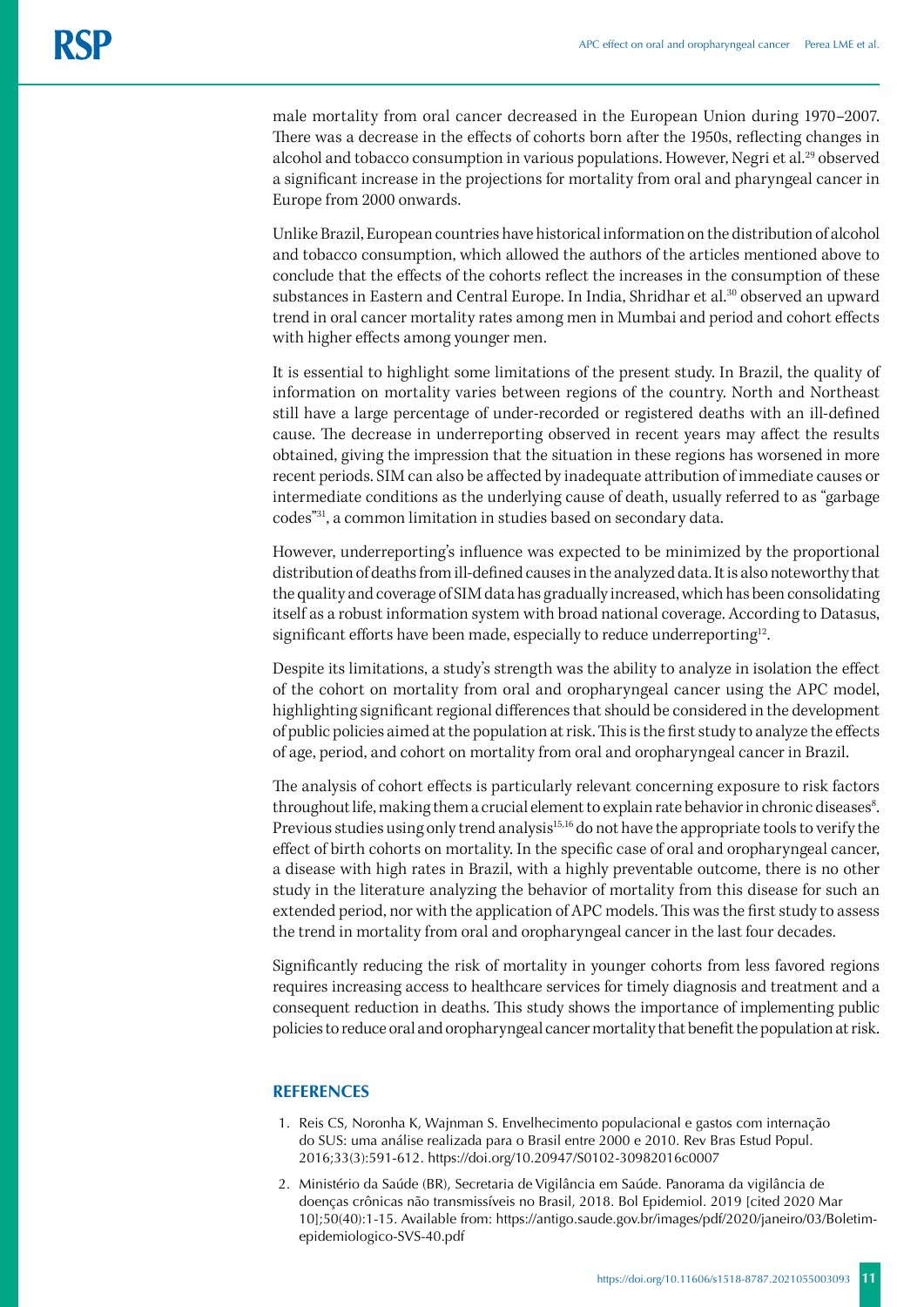- 3. Perdomo S, Martin Roa G, Brennan P, Forman D, Sierra MS. Head and neck cancer burden and preventive measures in Central and South America. Cancer Epidemiol. 2016;44 Suppl 1:S43-52. https://doi.org/10.1016/j.canep.2016.03.012
- 4. Chaturvedi AK, Anderson WF, Lortet-Tieulent J, Curado MP, Ferlay J, Franceschi S, et al. Worldwide trends in incidence rates for oral cavity and oropharyngeal cancers. J Clin Oncol. 2013;31(36):4550-9. https://doi.org/10.1200/JCO.2013.50.3870
- 5. Moro JS, Maroneze MC, Ardenghi TM, Barin LM, Danesi CC. Oral and oropharyngeal cancer: epidemiology and survival analysis. Einstein (São Paulo). 2018;16(2):eAO4248. https://doi.org/10.1590/S1679-45082018AO4248
- 6. Bray F, Ferlay J, Soerjomataram I, Siegel RL, Torre LA, Jemal A. Global cancer statistics 2018: GLOBOCAN estimates of incidence and mortality worldwide for 36 cancers in 185 countries. CA Cancer J Clin. 2018;68(6):394-424. https://doi.org/10.3322/caac.21492
- 7. Peres MA, Macpherson LMD, Weyant RJ, Daly B, Venturelli R, Mathur MR, et al. Oral diseases: a global public health challenge. Lancet. 2019;394(10194):249-60. https://doi.org/10.1016/S0140-6736(19)31146-8
- 8. Yang Y, Land KC. Age-period-cohort analysis: new models, methods, and empirical applications. Boca Raton, FL: CRC Press; 2013. (Chapman & Hall/CRC Interdisciplinary Statistics Series).
- 9. Ministério da Saúde (BR), DATASUS-Departamento de Informática do SUS. Sistema de Informação sobre Mortalidade -SIM. Brasília, DF; c2008 [cited 2020 Mar 10]. Available from: http://datasus.saude.gov.br
- 10. Fritz A, Percy C, Jack A, Shanmugaratnam K, Sobin L, Parkin DM, et al, editors. International Classification of Diseases for Oncology (ICD-O). 3. ed. Geneva (CH): World Health Organization; 2000.
- 11. Instituto Brasileiro de Geografia e Estatística. Rio de Janeiro: IBGE; 2020 [cited 2020 Mar 10]. Available from: https://www.ibge.gov.br/
- 12. França E, Teixeira R, Ishitani L, Duncan BB, Cortez-Escalante JJ, Morais Neto OL, et al. Ill-defined causes of death in Brazil: a redistribution method based on the investigation of such causes. Rev Saude Publica. 2014;48(4):671-81. https://doi.org/10.1590/S0034-8910.2014048005146
- 13. Robertson C, Boyle P. Age-period-cohort analysis of chronic disease rates. I: modelling approach. Stat Med. 1998;17(12):1305-23. https://doi.org/10.1002/(sici)1097-0258(19980630)17:12%3C1305::aid-sim853%3E3.0.co;2-w
- 14. Holford TR. The estimation of age, period and cohort effects for vital rates. Biometrics. 1983;39(2):311-24.
- 15. Boing AF, Peres MA, Antunes JLF. Mortality from oral and pharyngeal cancer in Brazil: trends and regional patterns, 1979-2002. Rev Panam Salud Publica. 2006;20(1):1-8.
- 16. Perea LME, Peres MA, Boing AF, Antunes JLF. Tendência de mortalidade por câncer de boca e faringe no Brasil no período 2002-2013. Rev Saude Publica. 2018;52:10. https://doi.org/10.11606/S1518-8787.2018052000251
- 17. Malta DC, Vieira ML, Szwarcwald CL, Caixeta R, Brito SMF, Reis AAC. Tendência de fumantes na população brasileira segundo a Pesquisa Nacional de Amostra de Domicílios 2008 e a Pesquisa Nacional de Saúde 2013. Rev Bras Epidemiol. 2015;18 Supl 2:45-56. https://doi.org/10.1590/1980-5497201500060005
- 18. Szklo AS, Almeida LM, Figueiredo VC, Autran M, Malta D, Caixeta R, et al. A snapshot of the striking decrease in cigarette smoking prevalence in Brazil between 1989 and 2008. Prev Med. 2012;54(2):162-7. https://doi.org/10.1016/j.ypmed.2011.12.005
- 19. Miranda CDC, Peres MA. Determinantes da utilização de serviços odontológicos entre adultos: um estudo de base populacional em Florianópolis, Santa Catarina. Cad Saude Publica. 2013;29(11):2319-32. https://doi.org/10.1590/0102-311x00139912
- 20. Theme Filha MM, Souza Junior PRB, Damacena GN, Szwarcwald CL. Prevalência de doenças crônicas não transmissíveis e associação com autoavaliação de saúde: Pesquisa Nacional de Saúde, 2013. Rev Bras Epidemiol. 2015;18 Supl 2:83-96. https://doi.org/10.1590/1980-5497201500060008
- 21. Toporcov TN, Znaor A, Zhang ZF, Yu GP, Winn DM, Wei Q, et al. Risk factors for head and neck cancer in young adults: a pooled analysis in the INHANCE consortium. Int J Epidemiol. 2015;44(1):169-85. https://doi.org/10.1093/ije/dyu255